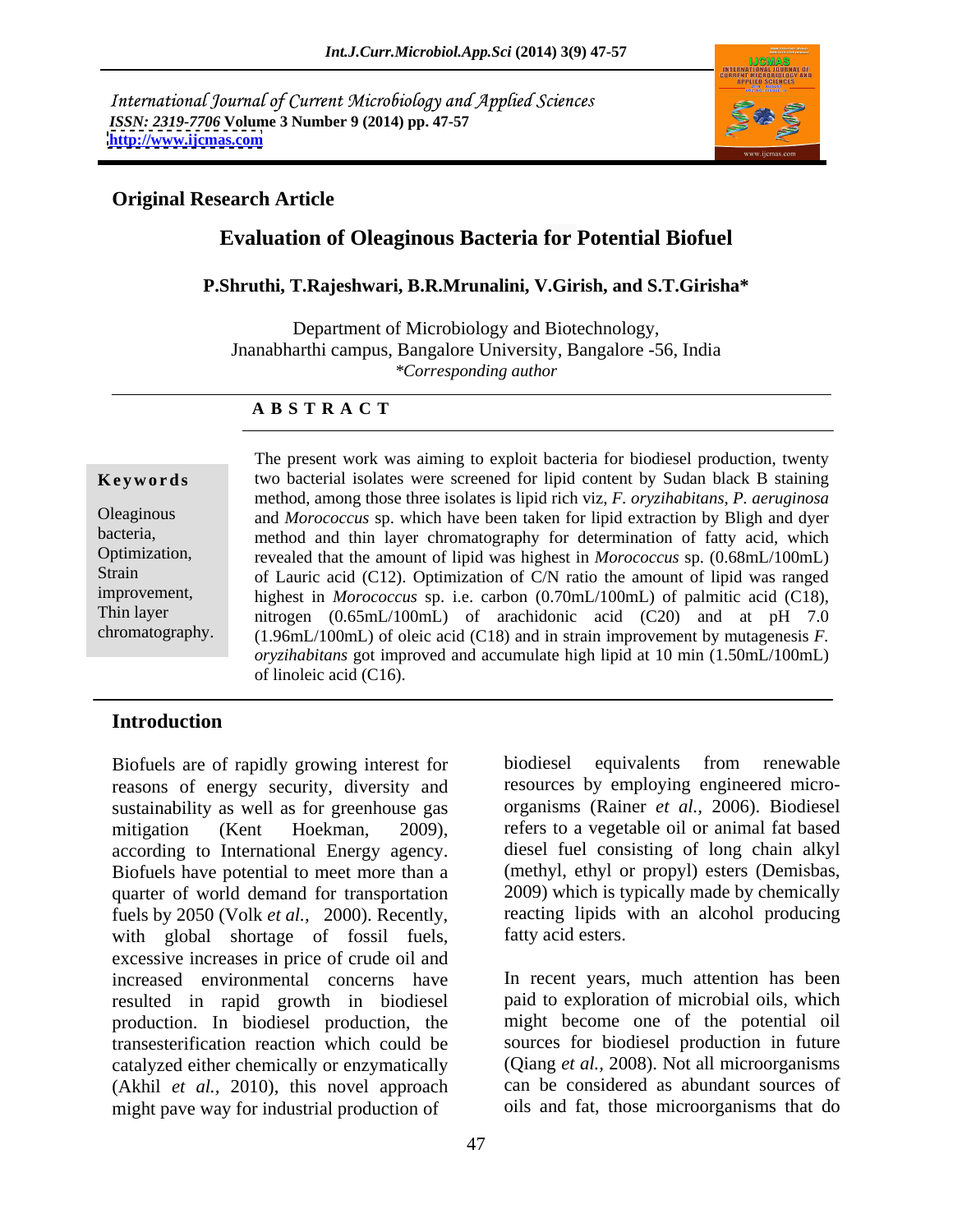produce a high content of lipid are termed as oleaginous. The lipid which accumulates in oleaginous microorganisms is mainly Present investigation has been carried out to triacylglycerol (Hull, 2010) and these microorganisms have been considered as an alternative to agricultural and animal oil and

Biodiesel production using microbial lipids which is named as single cell oils (SCO) has **Soil sample:** Soil samples like decomposed, attracted great attention in the whole world; there are various kinds of microorganisms that accumulate lipids such as Bacteria, Fungi and Algae (Joseph, 2006), the regulation mechanism of oil accumulation in these microorganism and approach of making microbial diesel is economically competitive (Xin *et al.,* 2009).

The genus like *Lipomyces, Yarrowia, Cryptococcus, Rhodosporidium* (Li *et al.,* 2007) are known to accumulate between 40% to 70% of their biomass as lipids, the moulds of Zygomycetes like *Mortierella* and<br>Cunninghamella also possess the philip of all culture of single bacterial species *Cunninghamella* also possess the ability of lipid accumulation (Papanikolaou *et al.,* 2007) and the major fatty acids present in single cell oil are oleic acid, linoleic acid (Chen and Liu, 1997), palmitoleic acid, arachidonic acid, palmitic acid and stearic acid (Peng and Chen, 2008). This reviews the property of oleaginous microorganism with emphasis on biotechnological strategies for increasing lipid production such as mutation technique, genetic and metabolic

Hence, with the above knowledge acquired through literature and with the aim of our research work pertaining to isolation and characterization of oleaginous bacteria from soil samples, lipid profiling from screened isolates and optimization studies in selected oleaginous microorganisms have been framed to carry out the research work.

### **Materials and Methods**

fat sources (Xin *et al.,* 2009). studies. All experiments were conducted in evaluate the oleaginous bacteria for lipid production. Experiments comprises of sample collection from fields and laboratory triplicates.

> house backyard, farm yard soil, Kolar gold field soil, University campus soil were collected for isolation of oleaginous bacteria (Aneja, 2006).

> **Serial dilution method:** It was performed according to standard protocol.

**Plating:** It was done in both pour plate method and streak plate method**,** discrete colonies from a mixed culture was done by selection of individual cells that were picked up with a sterile needle and transferred to separate nutrient agar slants to obtain pure culture of single bacterial species (Cappuccino and Sherman, 2004), followed with Gram's staining and Sudan staining (Thakur *et al.,* 1988).

**General and colony characteristics studies:** Morphological characteristics of purified isolated bacterial colonies were studied as per Bergey's manual of determinative bacteriology 1994.

Elio chemical tests: Mannitol motility, engineering.<br>
Triple sugar iron agar, Simmon's citrate **Bio chemical tests:** Mannitol motility,<br>Triple sugar iron agar, Simmon's citrate utilization, urease, starch hydrolysis, gelatin liquefaction, catalase, oxidase, methyl red, Voges-proskauer, Carbohydrate fermentation test are performed according to standard protocol (Cappuccino and Sherman, 2004).

> **Scale up media preparation:** Scale up media was inoculated by identified organism for increasing colony number to obtain high lipid yield.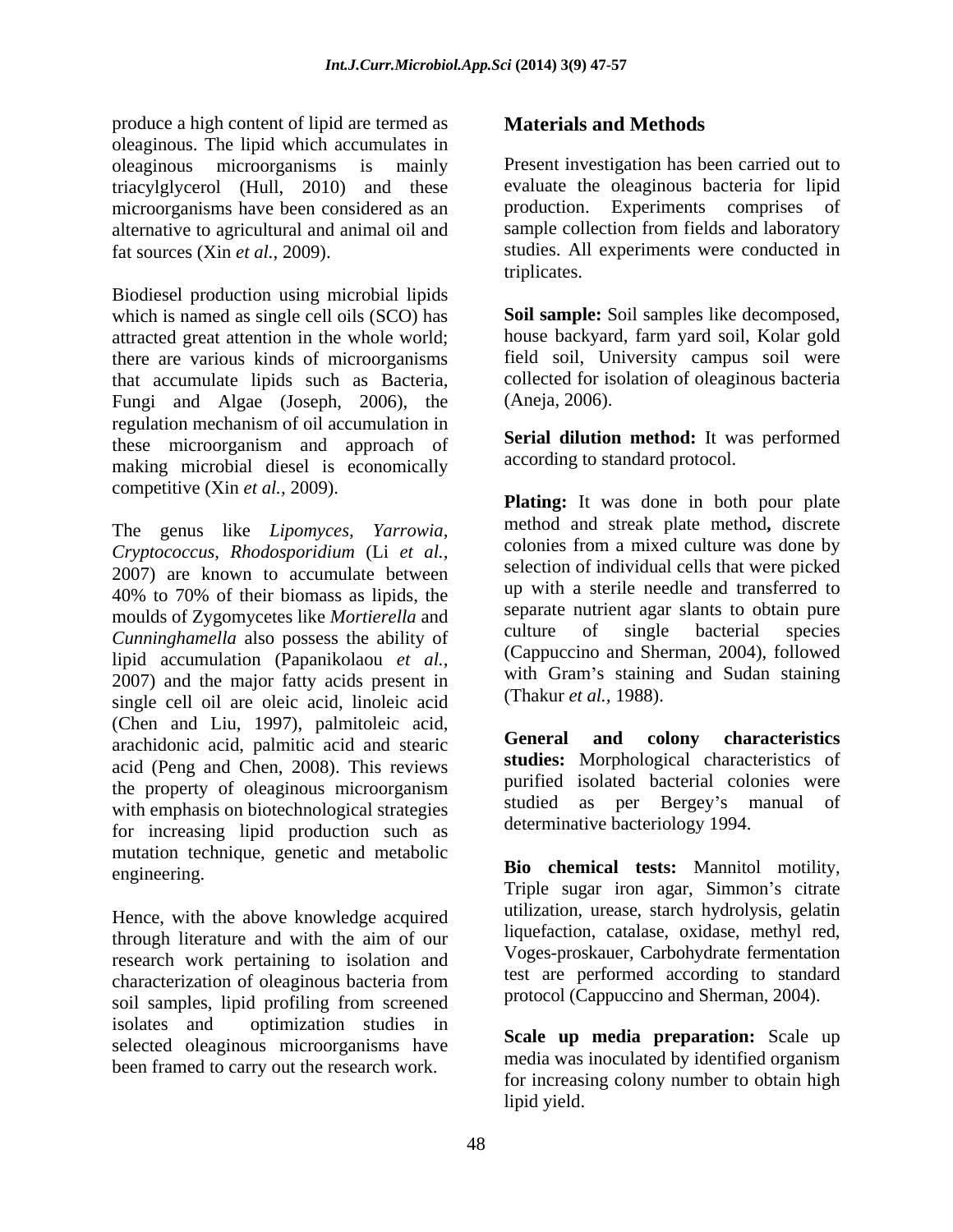**Extraction of Lipids:** Extraction of lipids from bacterial isolates was done by Bligh

**Thin Layer Chromatography (TLC):** In order to separate lipids solvents containing lipids were spotted on silica TLC plate with **Results and Discussion** control myristic acid- C14, palmitic acid c16, stearic acid - c18 carbon atoms (Mantel plate was developed in mobile phase strains were isolated from different soil petroleum ether / diethyl ether / glacial acetic acid (90:10:1, v/v), plate was removed size was 1cm from upper edge and dried with warm air, then 10% sulphuric acid was sprayed in a horizontal position until a layer of fluid is visible on the plate and it was placed in an oven for 20 min at  $140^{\circ}$ C.

**Effect of different carbon and nitrogen source:** All constituents were dissolved in determinative bacteriology and the distilled water with altering glucose as carbon and nitrate as nitrogen sources, media was sterilized after cooling about 1.0<br>Pseudomonas aeruginosa (from university were incubated in a shaker at 120 rpm for 5 days at room temperature (Venkata Rao *et al.,* 1993).

**Effect of pH:** Medium was prepared, pH was adjusted to 5.5, 7 and 10, autoclaved, after cooling about 1.0 mL of identified pure suspension was inoculated into each flask and then they were incubated in a shaker at 120 rpm for 5 days at room temperature F. oryzihabitans (0.30mL/100mL) (Aneja, 2006). respectively (Table 4).

**Strain improvement by mutation**: Bacteria were exposed to  $(280-310)$ m) UV rays at different time intervals of 10, 15 and 30 Thin layer chromatography result for three

**Quantitative and Qualitative analysis of** minutes. Survivors were grown by spreading **Lipids and Fatty acids** 0.1 mL of treated culture on media and and Dyer (1959). **for 7 days at 180 rpm for 48 hours to allow** incubating at  $30^{\circ}$ C for 24hrs (Kuhad *et al.*, oC for 24hrs (Kuhad *et al.,* 1994). The obtained colonies were inoculated to scale up media and incubated inoculated organism to grow and accumulate high lipids content.

### **Results and Discussion**

*et al.,* 1975), following drying process the **sample:** Twenty two different bacterial from chromatography chamber when front color uptake of dye based on their lipid **Isolation of bacterial species from soil** strains were isolated from different soil samples. In preliminary screening by Sudan black B staining shows different intensity in content. Out of this, three isolates from Kolar gold field soil, university campus soil and decomposed soil are high lipid accumulating.

**Optimization Studies** results obtained from staining, colony, mL of identified pure suspension was campus soil  $10^{-4}$ ) and *Morococcus* sp. (from inoculated into each flask and then they  $\qquad$  Kolar gold field soil,  $10^{-3}$ ) (Table 1, 2 and 3) **Identification of oleaginous bacteria:** The general and biochemical characteristics were correlated with Bergy's manual of determinative bacteriology and the organisms were identified as *Flavimonas oryzihabitans* (from decomposed soil  $10^{-1}$ ). )*, Pseudomonas aeruginosa* (from university

### **Lipid extraction**

Lipid concentration is higher in scale up media comparatively to nutrient broth in all three isolates, which revealed that amount of lipid were ranged highest in *Morococcus* sp (0.68mL/100mL), which is comparatively less in *P. aeruginosa* (0.51mL/100mL) and *F. oryzihabitans* (0.30mL/100mL)

#### **Thin layer chromatography**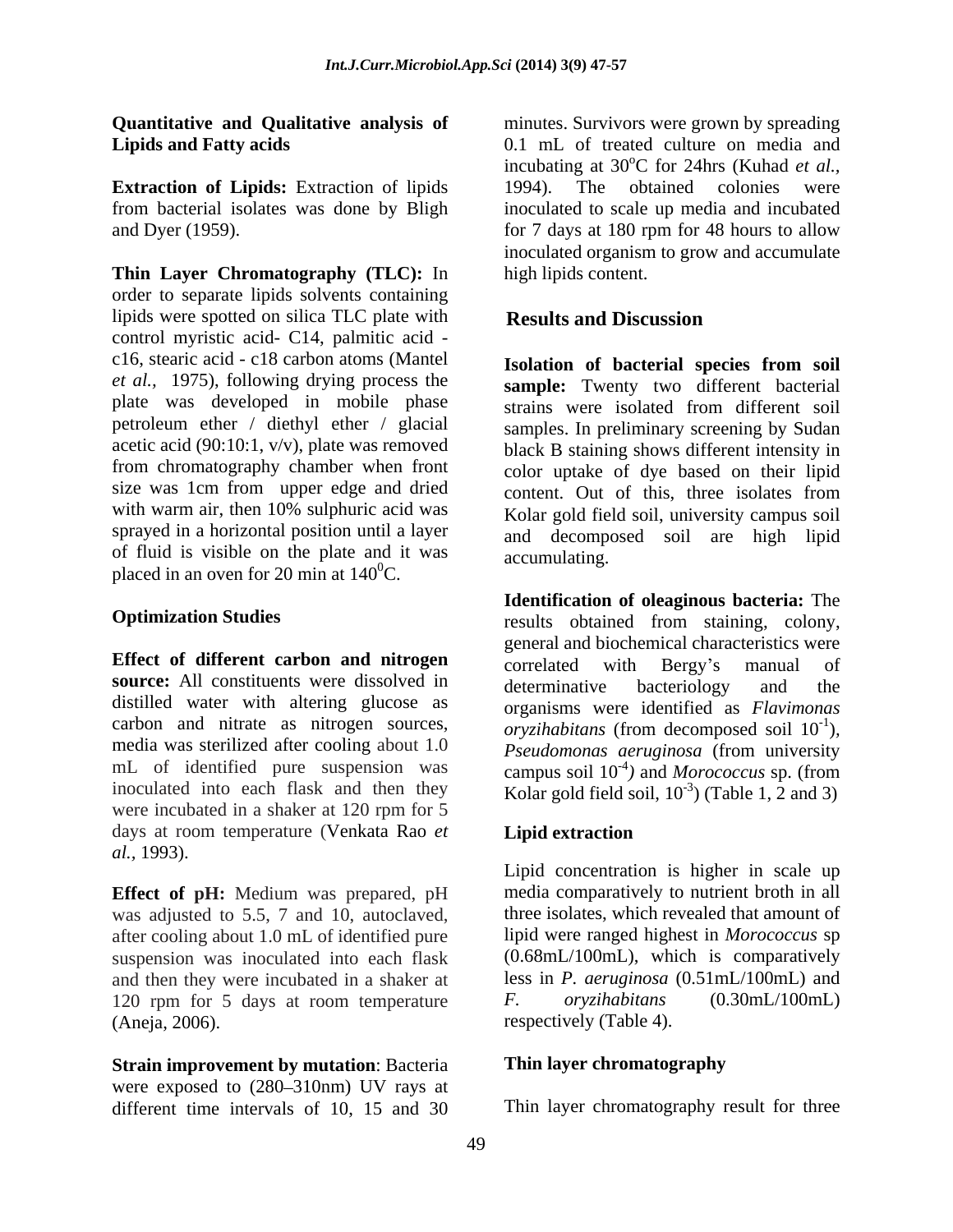isolates grown in nutrient broth and scale up acid (C18) and at pH 10 may found to be media showed that *F. orizihabitans* sample may contain myristic acid(C14) in scale up  $(C12)$  in scale up, where as in nutrient broth different time exposure to UV. F. acid (C12) in scale up media and in nutrient compared to  $P$ . *aeruginosa* broth stearic acid (C18). Comparison with  $(0.65 \text{m}L/100 \text{m}L)$  and Morococcus sp. standards C14 (myristic acid), C16 (palmitic acid) and C18 (stearic acid) are shown in

In optimization studies glucose as carbon source *Morococcus* sp. accumulate more amount of lipid (0.70mL/100mL) compared to *F. oryzihabitans* and *P. aeruginosa* (0.60mL/100mL), in nitrate as nitrogen source which revealed that amount of lipid Plate 2). were ranged highest in *Morococcus* sp. (0.65mL/100mL) than *F. oryzihabitans* (0.40mL/100mL) respectively. A transesterification (Ma and Hanna, 1999).<br>comparison to growth at pH 5.5, 7.0 and 10. Present investigation was carried on comparison to growth at pH 5.5, 7.0 and 10. Present investigation was carried on *Morococcus* sp accumulates high amount of evaluation of oleaginous bacteria for lipid at pH 7.0 (1.96mL/100mL) than *F. oryzihabitans* and *P. aeruginosa* (Table 5)

and at pH 5.5 Myristic acid (C14) and at pH may contain linoleic acid (C20) in carbon source, nitrogen source and at pH 5.5 and at 7.0 may contain eicosapentaenoic acid (C20) and *Morococcus* spin carbon source contain nitrate arachidonic acid (C20), pH 7.0 oleic

capric acid  $(C10)$  (Fig.2 and plate 2)

media, in nutrient broth arachidonic acid **Strain improvement by mutagenesis:** (C20). *P. aeruginosa* contains lauric acid Strain improvement by mutagenesis at eicosapentaenoic acid (C20) and *oryzihabitans* accumulates more amount of *Morococcus* sp. sample may contain lauric lipid (01.50mL/100mL) at 10 minutes, different time exposure to UV. *F.* compared to *P. aeruginosa*  $(0.65mL/100mL)$  and *Morococcus* (0.80mL/100mL) (Table 6)

Fig.1 and Plate 1. **Thin layer chromatography:** TLC for **Optimization with C/N ratio and pH** that *F. oryzihabitans* accumulates palmitic strain improvement by mutagenesis shows that *F. oryzihabitans* accumulates palmitic acid (C18) at 15 minutes and linolic acid (C18) at 10min. *P. aeruginosa* may contain arachidonic acid (C20) at 15 min and eicosapentaenoic acid (C20) at 10 minutes, where *Morococcus* sp may contain arachidonic acid (C20) at 10 minutes (Fig.3 Plate 2).

(0.55mL/100mL) and *P. aeruginosa* **Thin layer chromatography:** TLC results productivity, the isolation and preliminary for C/N and pH shows that sample was run screening of soil bacteria by Sudan black B along with standards C14, C16 and C18. *F.* staining, reviews that three isolates are rich *orizihabitans* in carbon source contains oleic in lipids these observations concurs with acid (C18), in nitrate arachidonic acid (C20) Michael Hupfer *et al.,* (2008) who has 10 capric acid (C10). *P.aeruginosa* sample later they identified based on gram's palmitic acid (C16) in carbon source, in *oryzihabitans, Pseudomonas aeruginosa* and Biodiesel is a monoalkyl ester of fatty acids presently produced by catalytically transesterification (Ma and Hanna, 1999). Present investigation was carried on evaluation of oleaginous bacteria biofuels production, instead of using vegetable oil. Soil bacteria can use for suitable oil because of their high oil shown that certain bacteria are rich in lipids staining, colony, general and biochemical characteristics which were correlated with Bergy's manual of determinative bacteriology and identified as *Flavimonas Morococcus* sp.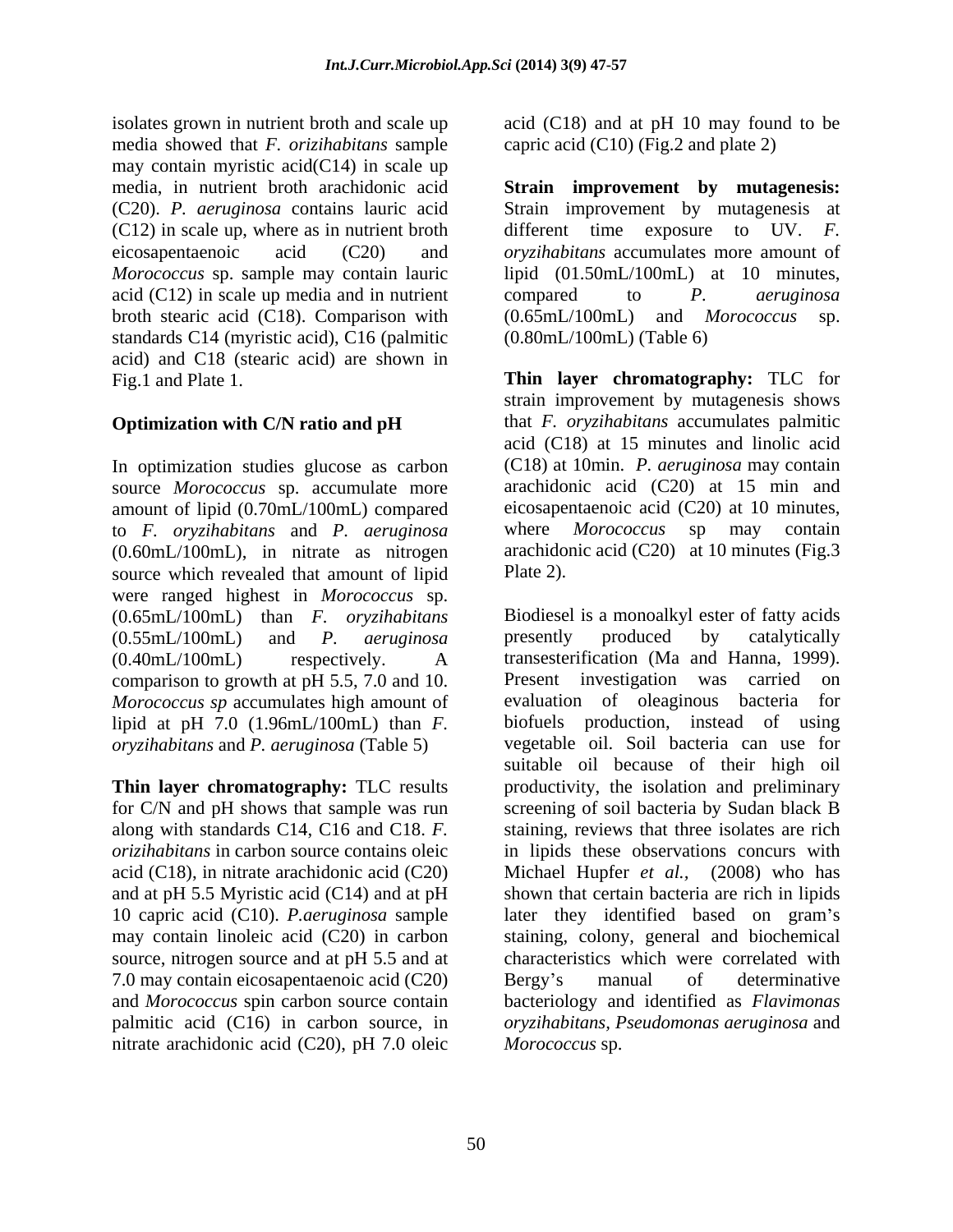# **Table.1** Colony characteristics

|                                                 |                 |        | Colony characteristics              |        |               |                                |
|-------------------------------------------------|-----------------|--------|-------------------------------------|--------|---------------|--------------------------------|
| Soil sample                                     | Whole<br>colony | Edge   | <b>Surface Elevation Color Size</b> |        |               | Gram's<br>staining             |
| Decomposed soil Circular                        |                 | Entire | Smooth Low                          |        |               | Yellow Medium Gram's           |
|                                                 |                 |        | convex                              |        |               | (1mm) negative<br>roas         |
| University                                      | Circular        | Entire | Smooth Convex                       | Orange | Medium Gram's |                                |
| campus soil                                     |                 |        |                                     |        |               | (1 mm) negative<br>coccobacill |
|                                                 |                 |        |                                     |        |               |                                |
| Kolar gold field Irregular Entire Smooth Convex |                 |        |                                     | White  | Medium Gram's |                                |
| soil                                            |                 |        |                                     |        |               | $(1 \text{ mm})$ positive      |
|                                                 |                 |        |                                     |        |               | cocci                          |

# **Table.2** General Characteristics

| General characteristics                                       | F. oryzihabitans | P. aeruginosa | Morococcus sp. |
|---------------------------------------------------------------|------------------|---------------|----------------|
| 1.No. of Flagella                                             |                  |               |                |
| 2.PHB accumulation                                            |                  |               |                |
| 3. Lipid inclusions by Sudan B<br>staining<br>4. Pigments on: | $+$              | $+$           | $+$            |
| a. Nutrient agar                                              |                  |               |                |
| b.EMB agar                                                    |                  | $+$           | $\sim$         |
| 5. Growth at $4^0C$                                           | $\sim$           | $\sim$        | $\sim$         |
| 6. Growth at $38^0C$                                          |                  |               |                |
| 7. Disc diffusion assay of antibiotic susceptibility:         |                  |               |                |
| a.Chloramphenicol                                             |                  |               |                |
| b.Streptomycin                                                |                  | $\sim$        |                |
| c.Penicillin                                                  | $\sim$           | $+$           |                |
| d.Gentamycin                                                  | $^{+}$           | $+$           | $+$            |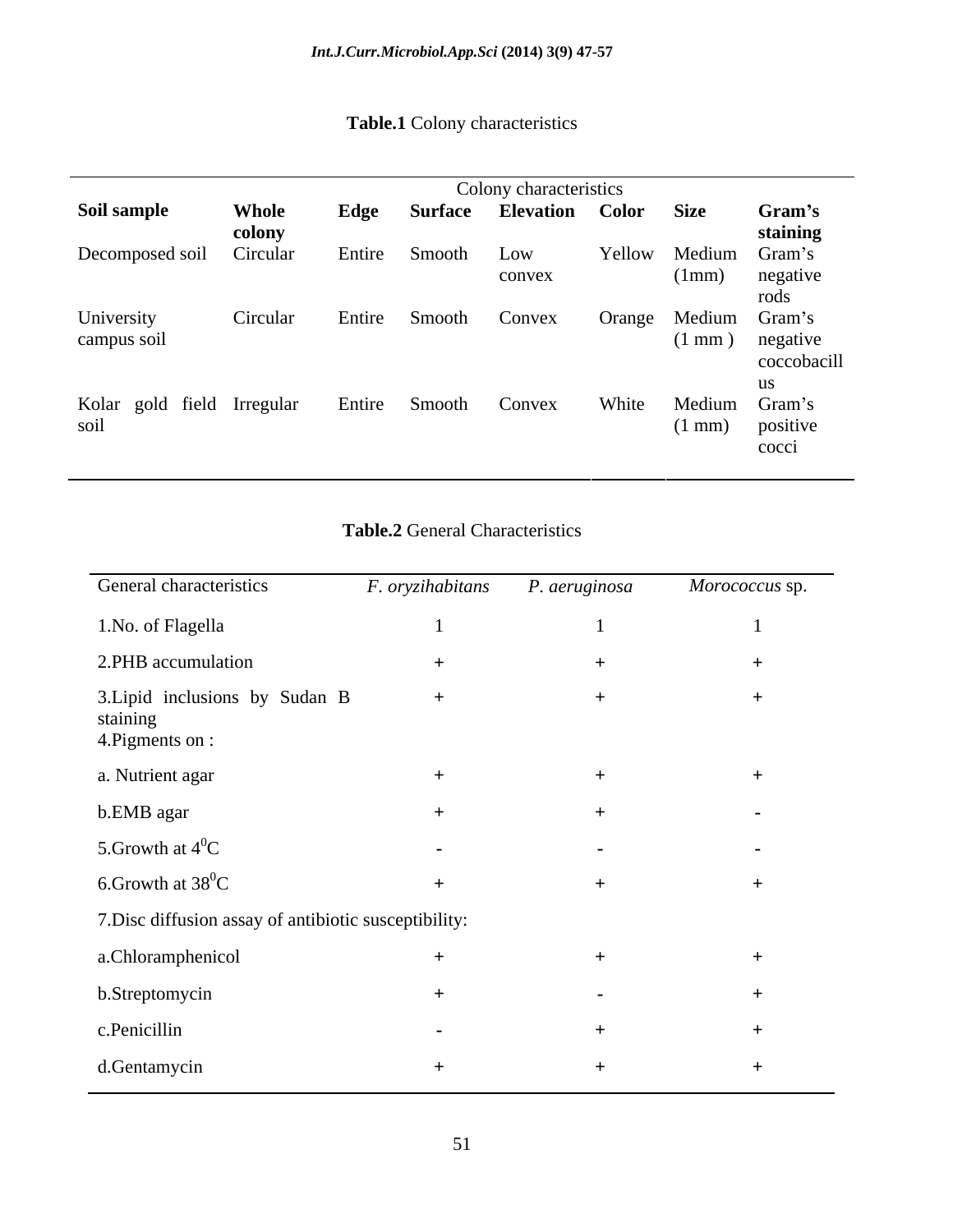| <b>Biochemical tests</b>   | F. oryzihabitans         | P. aeruginosa            | Morococcus sp.           |
|----------------------------|--------------------------|--------------------------|--------------------------|
| Catalase test              |                          |                          | $^+$                     |
| Oxidase test               |                          |                          |                          |
| Carbohydrate fermentation  |                          | $\sim$                   |                          |
| Gas production             |                          | $\sim$                   |                          |
| Mannitol motility test     |                          |                          |                          |
| Simmon's citrate agar test |                          |                          | $\overline{\phantom{0}}$ |
| Starch hydrolysis test     | $\overline{\phantom{0}}$ | $\overline{\phantom{0}}$ | $\sim$                   |
| Methyl red test            |                          | $\sim$                   |                          |
| Voges proskauer test       | $\overline{\phantom{0}}$ |                          | $\sim$                   |
| Urease test                | $\sim$                   |                          | $\overline{\phantom{0}}$ |
| Triple sugar iron test :   |                          |                          |                          |
| Fermentation               |                          |                          |                          |
| Oxidative decarboxylation  |                          |                          |                          |
| <b>Gas Production</b>      |                          | $\overline{\phantom{0}}$ | $\overline{\phantom{0}}$ |
| $H_2S$ production          |                          |                          | $\overline{\phantom{0}}$ |
|                            |                          |                          |                          |
| Gelatin liquefaction test  | $\overline{\phantom{0}}$ | $\sim$                   | $\sim$                   |

## **Table.3** Biochemical characteristics

# **Table.4** Effect of different media on lipid concentration

| Different |       | $F.$ oryzihabitans |       | P. aeruginosa |       | <i>Morococcus</i> sp. |
|-----------|-------|--------------------|-------|---------------|-------|-----------------------|
| Media     | OD at | Lipid              | OD at | Lipid         | OD at | Lipic                 |
|           | 660nm | concentration in   | 660nm | concentration | 660nm | concentration         |
|           |       | mL/100mL           |       | in mL/100mL   |       |                       |
|           |       |                    |       |               |       | mL/100mL              |
| Nutrient  | 0.426 | 0.29               | 0.90  | 0.32          | 0.43  | 0.42                  |
| broth     |       |                    |       |               |       |                       |
|           |       |                    |       |               |       |                       |
| Scale up  | 0.736 | 0.30 <sub>1</sub>  |       | 0.51          | 0.70  | 0.68                  |
| media     |       |                    |       |               |       |                       |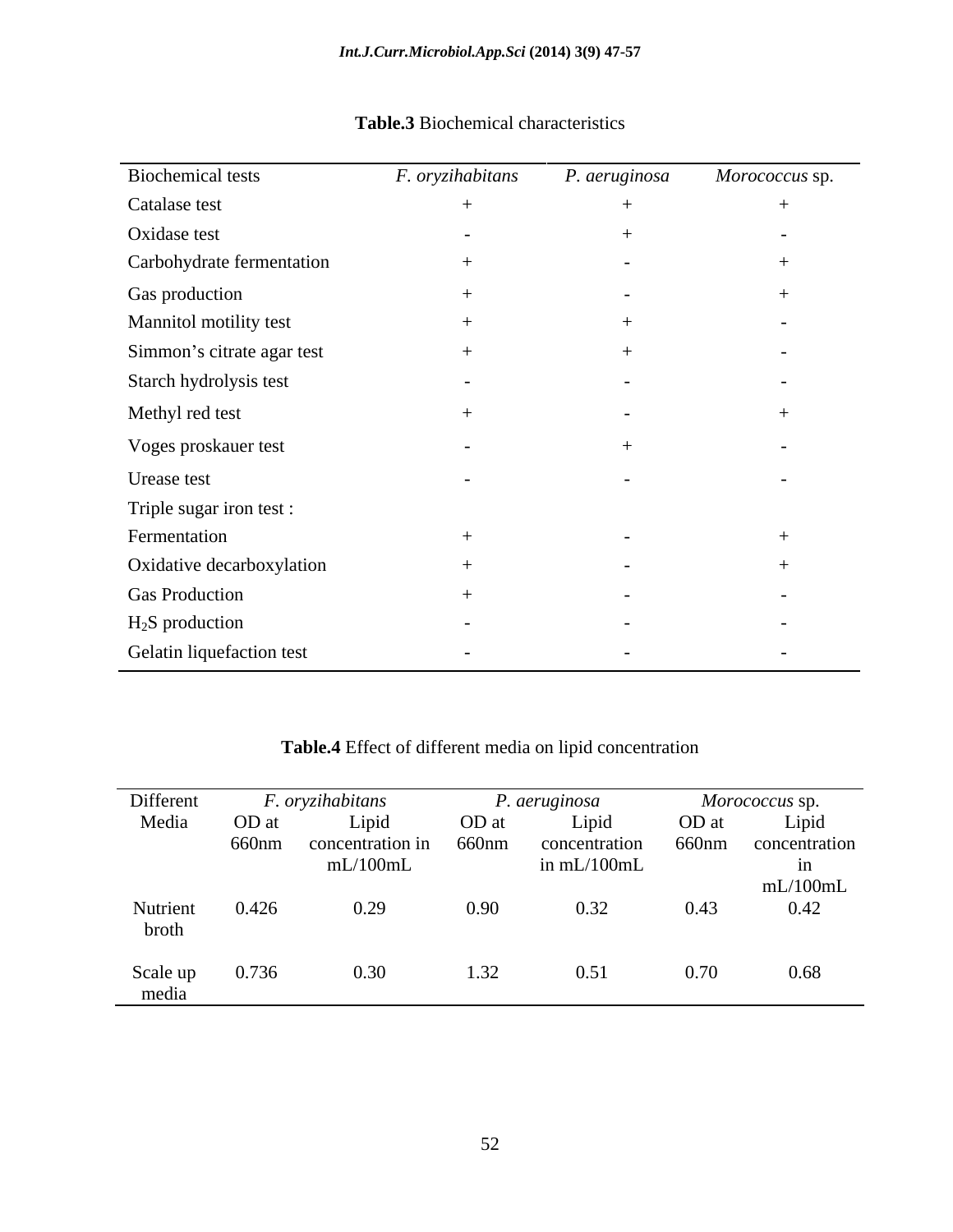| C/N ratio with<br>different pH |       | Carbon source                                    |       | Nitrogen source |             | At Different pH                           |
|--------------------------------|-------|--------------------------------------------------|-------|-----------------|-------------|-------------------------------------------|
|                                | OD at | Lipid<br>660nm concentration 660nm concentration | OD at | Lipid           | OD at 660nm | Lipid<br>concentration                    |
|                                |       | mL/100mL                                         |       | mL/100mL        |             | mL/100mL                                  |
|                                |       |                                                  |       |                 |             | 5.5 7.0 10 5.5 7.0 10                     |
| F. oryzihabitans               | 1.66  | 0.60                                             | 1.33  | 0.40            |             | 0.75 0.00 1.23 0.21 0.00 0.16             |
| P. aeruginosa                  | 1.62  | 0.60                                             | 1.50  | 0.55            |             | 0.17 1.26 0.19 0.04 0.58 0.14             |
| Morococcus sp.                 | 1.60  | 0.70                                             | 1.70  | 0.65            |             | $0.00$ $0.71$ $0.00$ $0.00$ $1.96$ $0.00$ |

#### **Table.5** Optimization of microbes in C/N ratio and different pH

**Table.6** Strain improvement by mutagenesis for lipid concentration

| Organisms                              |  |                   | UV exposed time |          |                                       |
|----------------------------------------|--|-------------------|-----------------|----------|---------------------------------------|
|                                        |  |                   |                 |          | OD 660nm Lipid concentration mL/100mL |
|                                        |  | 10min 15min 30min | 10min           | $15$ min | 30min                                 |
| <i>F. oryzihabitans</i> 0.47 0.45 0.00 |  |                   | 1.50            | 1.73     | 0.00                                  |
| P. aeruginosa 1.93 0.42 0.01           |  |                   | 0.65            | 0.04     | 0.00                                  |
| <i>Morococcus</i> sp. 0.39 0.00 0.00   |  |                   | 0.80            | $0.00\,$ | 0.00                                  |

**Fig.1** Rf value of different microbes in different media

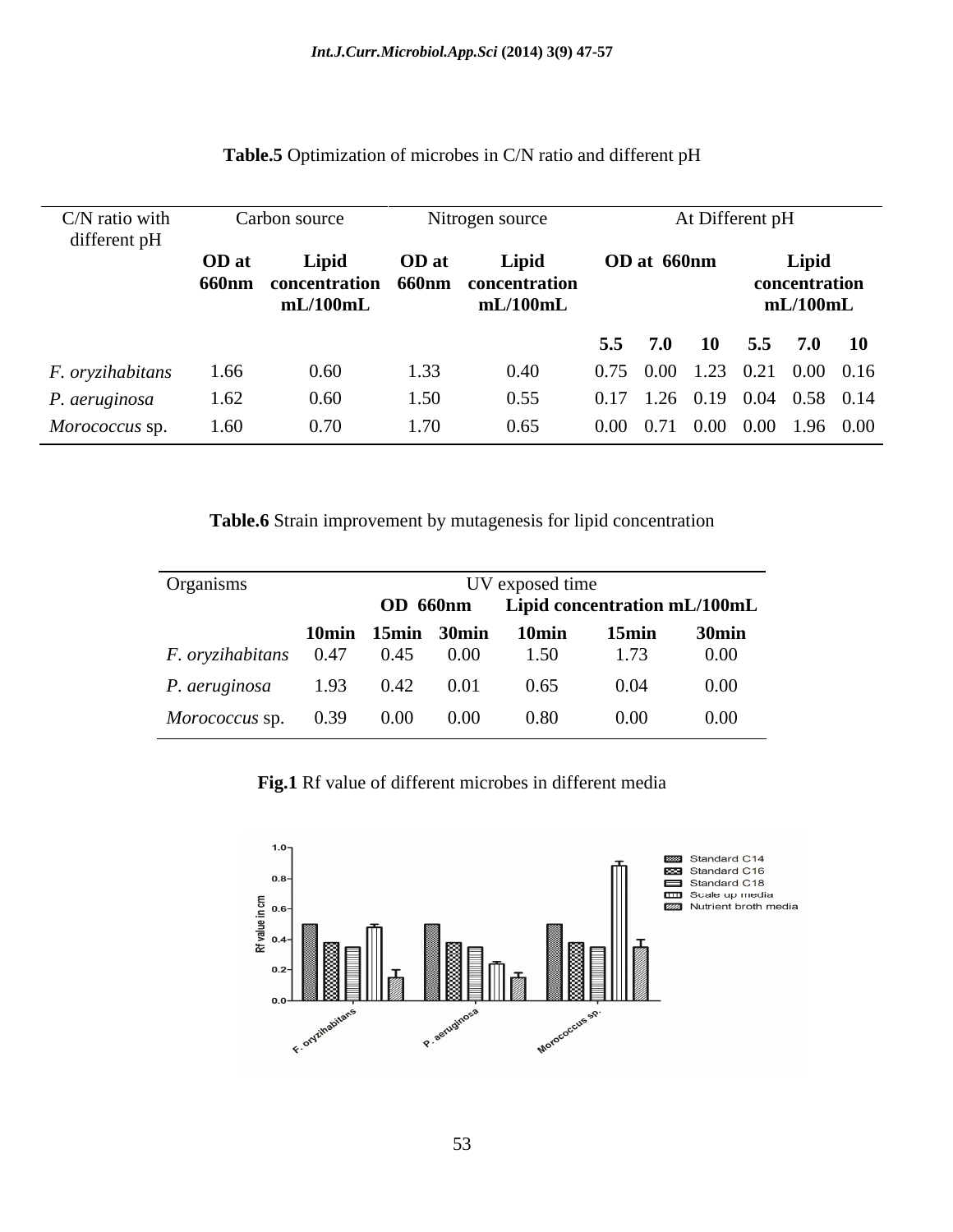

**Fig.2** Rf value of Optimization of microbes in C/N ratio and different pH

**Fig.3** Effect of UV on lipid concentration



**Plate-1** *F.orizihabitans*(VO) *P*.*aeruginosa*(US) *and Morococcus* sp.(KGF)showing separation of lipids on TLC plate with standard lipids C14, C16, C18, along with other bacterial lipid samples which have less amount of lipid.

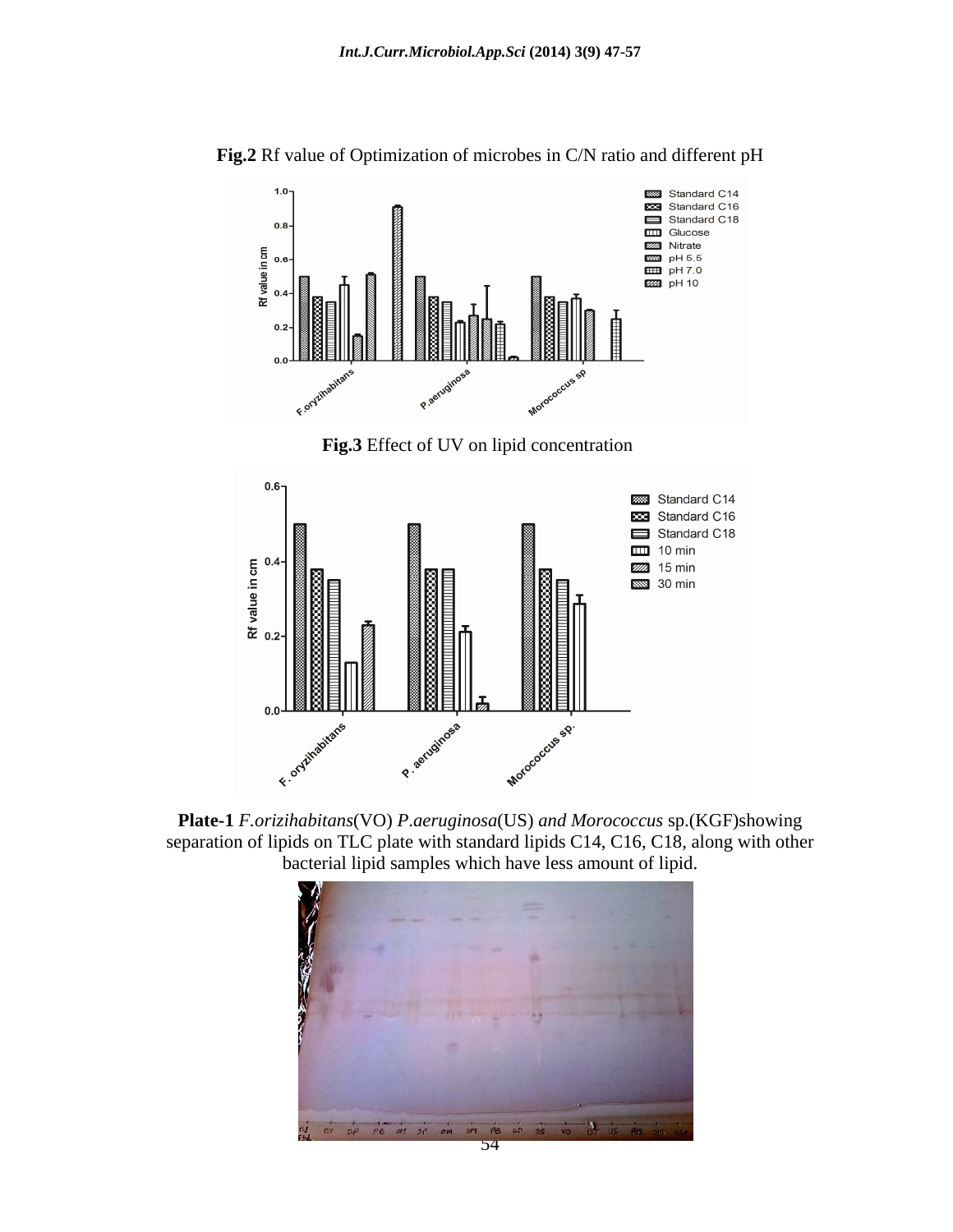**Plate-2** *P*. *aeruginosa* (a)*, Morococcus* sp. (b) and *F. orizihabitans* (c) showing separation of lipid after optimization and strain improvement by mutagenesis on TLC plate with standard lipids C14, C16 and C18.



These results of present work imply more where different pH also influenced on result shows that *Morococcus* sp. revealed more lipid than *Flavimonas oryzihabitans* content than *Morococcus* sp. and and *Pseudomonas aeruginosa.* Concurs to is more accumulation of lipid in *Morococcus* sp. which confirms the These results of present work imply more<br>
where different pH also influenced on<br>
detail studies of Bayliss and Adams<br>
(1972). The bacterial cultures were then<br>  $al$ , (1994). Alexander *et al.*, (2007)<br>
grown in scale up me

detail studies of Bayliss and Adams lipid enhancement according to Edward *et*  (1972). The bacterial cultures were then *al.,* (1994). Alexander *et al.,* (2007) grown in scale up media to enhance the reported that by mutagenesis it is possible lipid content which confirms the to improve strain which accumulates more observation of Gopinathan (2011). The lipids which confirms in present study that the study of Mantel *et al.,* (1975) the improved by mutagenesis. Hence the soil present study has shown that the TLC for bacteria can be grown in low cost lipid extracted from these isolates cultivation in the laboratory, growth can *Morococcus* sp. accumulates lauric acid in be optimized and strains can be improved scale up and stearic acid in nutrient broth. to provide good source of biomass to meet In optimization studies of C/N ratio there requirement of alternate fuel production in *F. oryzyhabitans* revealed high lipid content than *Morococcus* sp. *Pseudomonas aeruginosa* which future.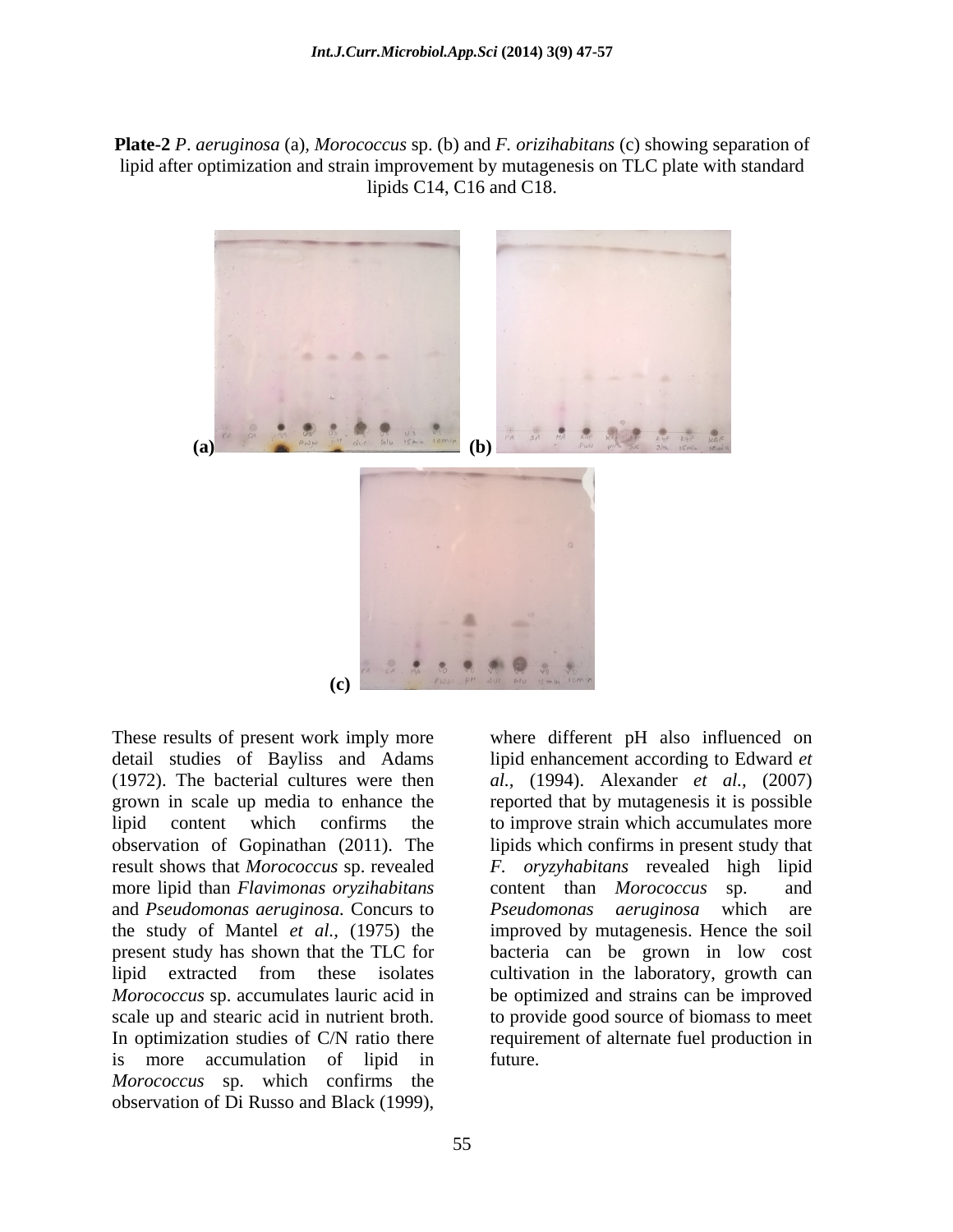- Akhil, B., Purva, L., Prabhat, N., Jha, R., *Biochem.*, 192: 41–52. transesterification*. J. Mol. Catal. B:*
- Alexander, W., Trond, E.E., Hans-Kristian, long-chain n-alkanes. *Appl.*
- Aneja, K.R., (2006). Experiments in article. biotechnology, 4<sup>th</sup> edition, new age
- Bayliss, O.B., Adams, C.W.M. (1972). stain for lipids including free  $9^{\text{th}}$  Edition, l<br>cholesterol *The Histochem J*, 4. Wilkins, 82. cholesterol. *The Histochem. J.,* 4:
- Bligh, E.G, Dyer, W.J., (1959). A rapid method of total lipid extraction and
- Cappuccino, J.G., Sherman, N. (2004). Kent Hoekman, S. (2009). Biodiesel in U<br>Microbiology: A laboratory manual, S- challenges and opportunities,
- Chen, H.C., Liu, T.M., (1997). Inoculum *Microbiol.*, 19: 397–400. linolenic acid by the shake culture of 31840. *Enz. Microb. Technol.,* 21:
- 
- Di Russo, C.C., Black, P.N., (1999). Long chain fatty acid transport in bacteria Acta., 63: 297–302. and yeast. Paradigms for defining the

**References References** *References References References References References References References References References References References References References* mechanism underlying this protein mediated process. *Mol. Cell. Biochem.,* 192: 41–52.

- Narain, M., (2010). Biodiesel Edward Durbin, G., Celia Chen, Y., production through lipase catalyzed (1994). Effect of pH on the growth *Enz.,* 59: 9 21. phytoplankton. *Mar. Ecol. Prog.* (1994). Effect of pH on the growth and carbon uptake of marine *Ser.,* 109, 83-94.
- K., Sergey, B.Z., Mimmi, T.H, Fangrui, M., Milford A. Hanna., (1999). (2007). Bacterial metabolism of Fangrui, M., Milford A. Hanna., (1999). Biodiesel production: <sup>A</sup> review. *Biores. Technol., 70:* 1–15.
- *Microbiol. Biotechnol.,* 76: 1209 Gopinathan, C., (2011). Central marine 1221. **1221 1221** fisheries research institute. An article.
- microbiology, plant pathology and Hull., (2010). Patterns of Accumulation. *J.* <sup>th</sup> edition, new age *Mol. Catal. B Enz.*, 62: 9–14. edition, new age Mol. Catal. B Enz., 62: 9–14.
- international publishers,New Delhi. pp. 102 105, 110 111, 228, 242. Bromine-Sudan Black: a general manual of determative bacteriology, John Holt, G., Noel Krieg, R., Peter Sneath, H.A., James staley, T., Stanely Williams, T., 1993. Bergey s 9 th Edition, Lippincott Williams and Wilkins. 82.
- 505–515. Joseph Gonsalves, B., (2006). An purification. *Can. J. Biochem. Physiol.,* 37:911 917. Joseph Gonsalves, B., (2006). An assessment of the biofuels industry in India. United Nations Conference on Trade and Development. UNCTAD/DITC/TED/2006/6.
- $6<sup>th</sup>$  addition, Pearson education Renew. Energ., 34: 14–22. addition, Pearson education *Renew. Energ.*, 34: 14–22. Kent Hoekman, S. (2009). Biodiesel in U S- challenges and opportunities,*Renew. Energ.,* 34: 14–22.
- (Singapore) Pvt. Ltd, Indian branch, Kuhad, R.C., Kumar, M., Singh, A., 482 FIE Patpargani, New Delhi. pp. (1994). A hypercellulolytic mutant 482 FIE Patparganj, New Delhi, pp. 143 153, 154 156, 167,181 185. of *Fusarium oxysporum*. *Lett. Appl.* Kuhad, R.C., Kumar, M., Singh, A., (1994). <sup>A</sup> hypercellulolytic mutant *Microbiol.,* 19: 397-400.
- effects on the production of gamma-Li, Y., Zhao, Z.K., Bai, F. (2007). High *Cunninghamella echinualata* CCRC 137–142. Technol., 41: 312–317. density cultivation of oleaginous yeast *Rhodosporidium toruloides Y4* in fed batch culture. *Enz. Microb. Technol.,* 41: 312–317.
- Demisbas, A., (2009). Political, Mantel, M.J., van LHM Riel., Buys economical and environmental impact of biofuel.*Appl. Energy.,* 1: 108 117. triglycerides by means of thin layer Mantel, M.J., van LHM Riel., Buys Ballots, A.F.K. (1975). A rapid quantitative determination of chromatography. *Clinica Chimica Acta.*, 63: 297–302.